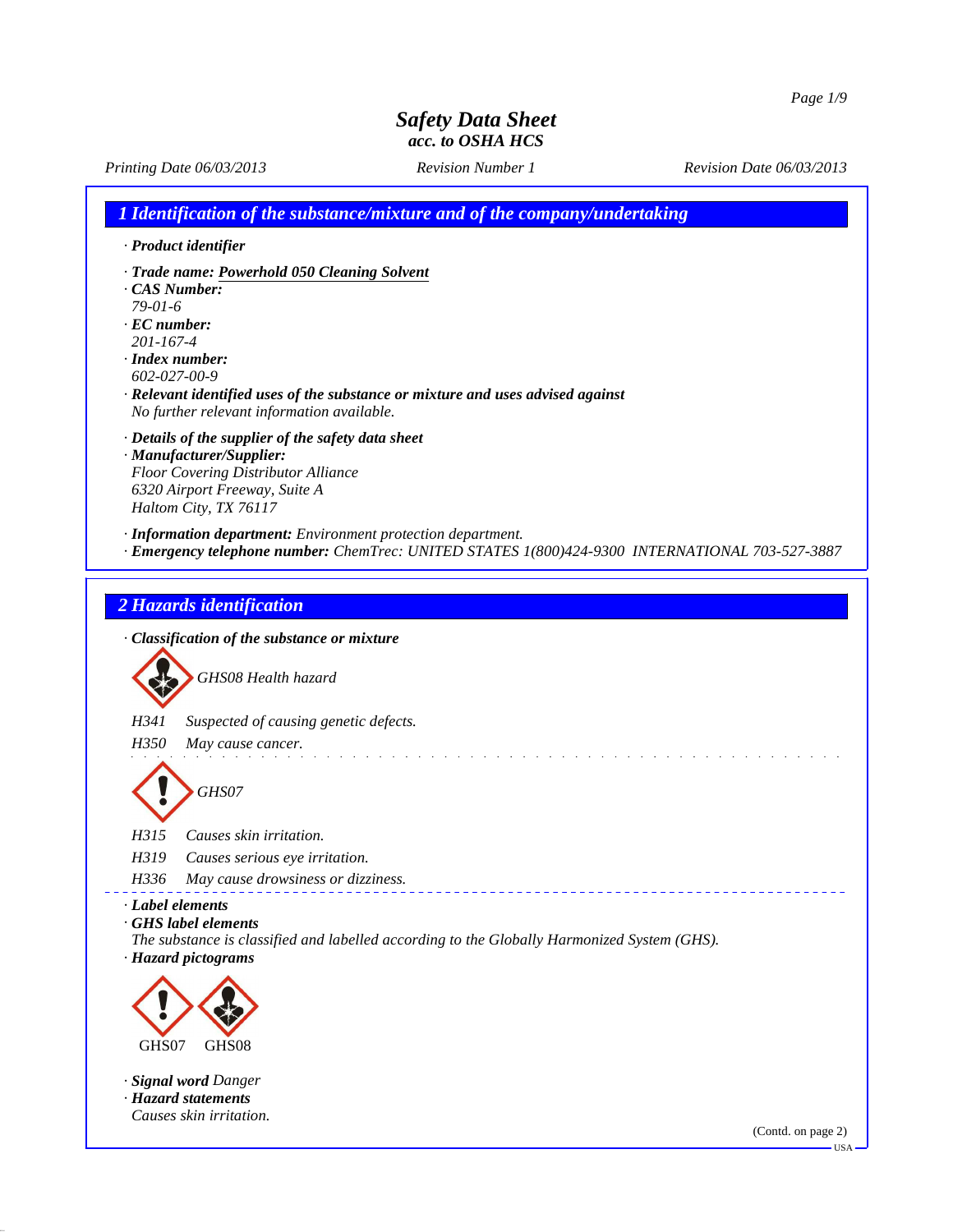*Printing Date 06/03/2013 Revision Number 1 Revision Date 06/03/2013*

### *Trade name: Powerhold 050 Cleaning Solvent*

|                                                                                                                                                             | (Contd. of page 1) |
|-------------------------------------------------------------------------------------------------------------------------------------------------------------|--------------------|
| Causes serious eye irritation.                                                                                                                              |                    |
| Suspected of causing genetic defects.                                                                                                                       |                    |
| May cause cancer.                                                                                                                                           |                    |
| May cause drowsiness or dizziness.                                                                                                                          |                    |
| · Precautionary statements                                                                                                                                  |                    |
| If medical advice is needed, have product container or label at hand.                                                                                       |                    |
| Keep out of reach of children.                                                                                                                              |                    |
| Read label before use.                                                                                                                                      |                    |
| Avoid breathing dust/fume/gas/mist/vapours/spray.                                                                                                           |                    |
| Wear protective gloves/protective clothing/eye protection/face protection.                                                                                  |                    |
| IF IN EYES: Rinse cautiously with water for several minutes. Remove contact lenses, if present and easy to do.                                              |                    |
| Continue rinsing.                                                                                                                                           |                    |
| Specific treatment (see on this label).                                                                                                                     |                    |
| Store locked up.                                                                                                                                            |                    |
| Dispose of contents/container in accordance with local/regional/national/international regulations.                                                         |                    |
| · Classification system:                                                                                                                                    |                    |
| $\cdot$ NFPA ratings (scale 0 - 4)                                                                                                                          |                    |
| $Health = 2$<br>$Fire = 0$<br>$Reactivity = 0$                                                                                                              |                    |
| $\cdot$ HMIS-ratings (scale $0 - 4$ )                                                                                                                       |                    |
| <b>HEALTH</b><br>$Health = *2$<br>$\begin{bmatrix} 0 \\ Fire \end{bmatrix}$<br><b>FIRE</b><br><b>PHYSICAL HAZARD</b> $\boxed{0}$ <i>Physical Hazard</i> = 0 |                    |
| $\cdot$ Other hazards                                                                                                                                       |                    |
| · Results of PBT and vPvB assessment                                                                                                                        |                    |
| $\cdot$ <b>PBT</b> : Not applicable.                                                                                                                        |                    |
| $\cdot$ vPvB: Not applicable.                                                                                                                               |                    |
|                                                                                                                                                             |                    |
|                                                                                                                                                             |                    |
| <b>3 Composition/information on ingredients</b>                                                                                                             |                    |
|                                                                                                                                                             |                    |

- *· Chemical characterization: Substances*
- *· CAS No. Description*
- *79-01-6 trichloroethylene*
- *· Identification number(s) · EC number: 201-167-4*
- 
- *· Index number: 602-027-00-9*
- *· SVHC*

*79-01-6 trichloroethylene*

# *4 First aid measures*

### *· Description of first aid measures*

*· After inhalation:*

*Call a doctor immediately.*

*In case of unconsciousness place patient stably in side position for transportation.*

*Overexposure, remove to fresh air and seek medical attention.*

*· After skin contact: Immediately wash with water and soap and rinse thoroughly.*

(Contd. on page 3) USA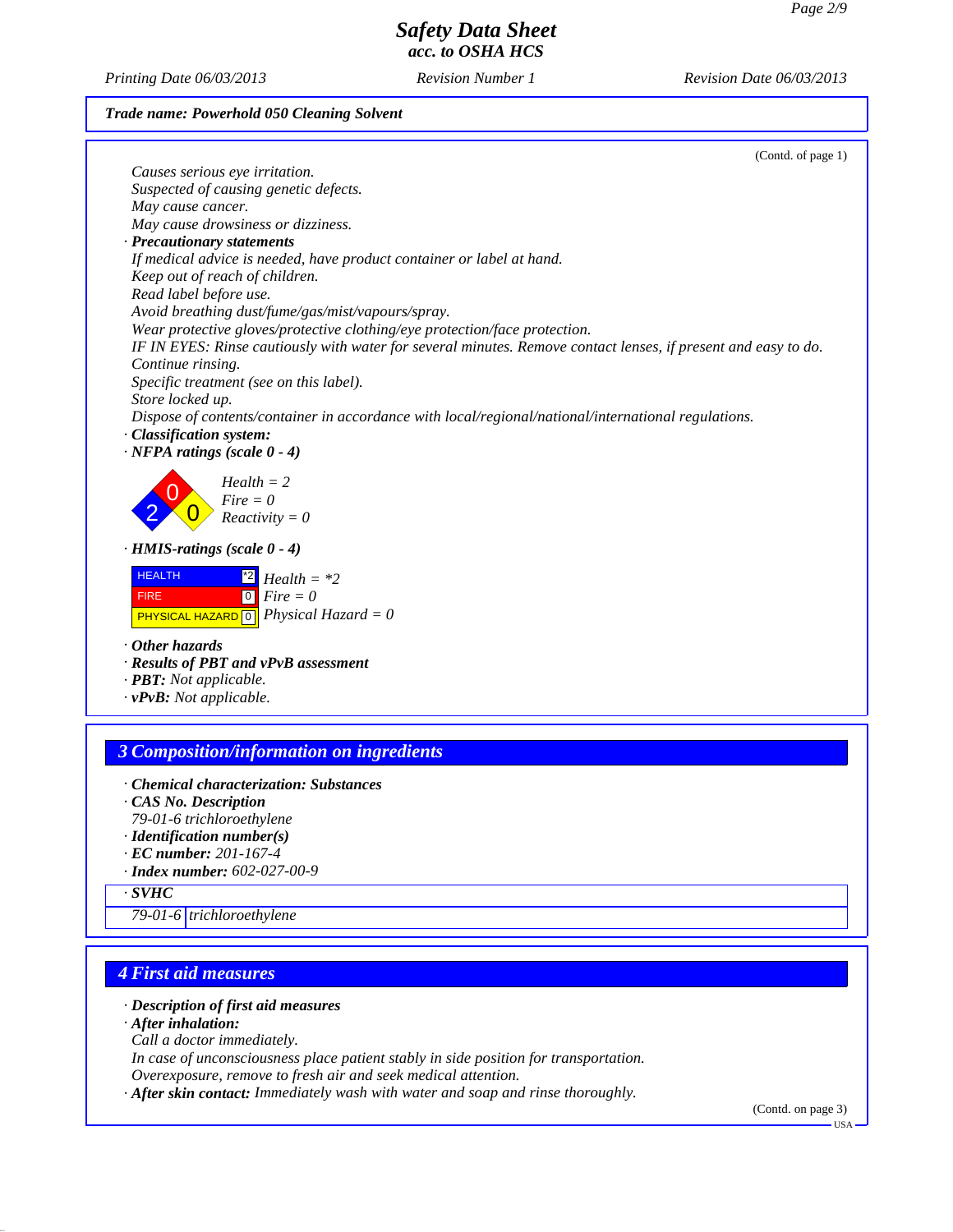(Contd. of page 2)

# *Safety Data Sheet acc. to OSHA HCS*

*Printing Date 06/03/2013 Revision Number 1 Revision Date 06/03/2013*

#### *Trade name: Powerhold 050 Cleaning Solvent*

*· After eye contact:*

*Rinse opened eye for several minutes under running water. If symptoms persist, consult a doctor.*

- *· After swallowing: Seek medical treatment.*
- *· Information for doctor:*
- *· Most important symptoms and effects, both acute and delayed No further relevant information available.*
- *· Indication of any immediate medical attention and special treatment needed*
- *No further relevant information available.*

### *5 Firefighting measures*

- *· Extinguishing media*
- *· Suitable extinguishing agents:*
- *CO2, extinguishing powder or water spray. Fight larger fires with water spray or alcohol resistant foam. Use fire fighting measures that suit the environment.*
- *· Special hazards arising from the substance or mixture No further relevant information available.*
- *· Advice for firefighters*
- *· Protective equipment: Protective clothing and respiratory protective device.*

#### *6 Accidental release measures*

- *· Personal precautions, protective equipment and emergency procedures Wear protective equipment. Keep unprotected persons away. Ensure adequate ventilation*
- *· Environmental precautions: Do not allow to enter sewers/ surface or ground water.*

*· Methods and material for containment and cleaning up: Absorb with liquid-binding material (sand, diatomite, acid binders, universal binders, sawdust). Dispose of contaminated material as waste in accordance with federal state and local regulations. Ensure adequate ventilation.*

*· Reference to other sections See Section 7 for information on safe handling. See Section 8 for information on personal protection equipment. See Section 13 for disposal information.*

### *7 Handling and storage*

*· Handling:*

- *· Precautions for safe handling*
- *Open and handle receptacle with care.*
- *Prevent formation of aerosols.*

*Open containers in a well ventilated area and avoid breathing headspace vapors.*

- *Avoid contact with skin and eyes.*
- *· Information about protection against explosions and fires: Keep respiratory protective device available.*
- *· Conditions for safe storage, including any incompatibilities*
- *· Storage:*
- *· Requirements to be met by storerooms and receptacles: Store in a cool location away from direct heat.*
- *· Information about storage in one common storage facility: Store away from oxidizing agents.*
- *· Further information about storage conditions: Keep receptacle tightly sealed.*
- *· Specific end use(s) No further relevant information available.*

(Contd. on page 4)

USA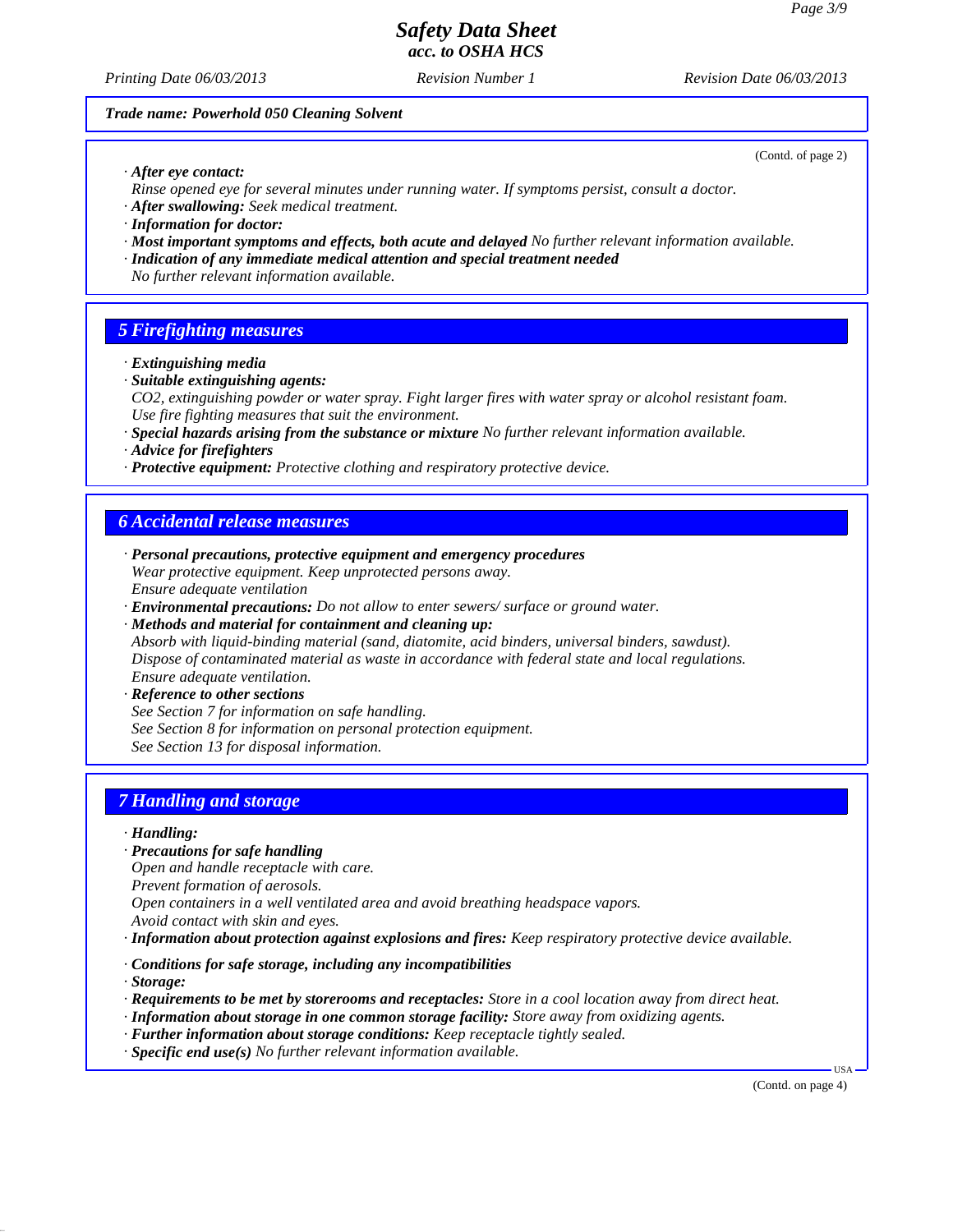*Printing Date 06/03/2013 Revision Number 1 Revision Date 06/03/2013*

*Trade name: Powerhold 050 Cleaning Solvent*

(Contd. of page 3)

| <b>8 Exposure controls/personal protection</b>                                                               |
|--------------------------------------------------------------------------------------------------------------|
| · Additional information about design of technical systems: No further data; see item 7.                     |
| Control parameters                                                                                           |
| Components with limit values that require monitoring at the workplace:                                       |
| 79-01-6 trichloroethylene (50-100%)                                                                          |
| PEL Short-term value: C 200; 300* ppm                                                                        |
| Long-term value: 100 ppm                                                                                     |
| *5-min peak in any 2 hrs                                                                                     |
| REL See Pocket Guide Apps. A and C                                                                           |
| TLV Short-term value: $135$ mg/m <sup>3</sup> , 25 ppm                                                       |
| Long-term value: 54 mg/m <sup>3</sup> , 10 ppm                                                               |
| <b>BEI</b>                                                                                                   |
| · Ingredients with biological limit values:                                                                  |
| 79-01-6 trichloroethylene (50-100%)                                                                          |
| $BEI$ 15 mg/L                                                                                                |
| Medium: urine                                                                                                |
| Time: end of shift at end of workweek<br>Parameter: Trichloroacetic acid (nonspecific)                       |
|                                                                                                              |
| $0.5 \ mg/L$                                                                                                 |
| Medium: blood                                                                                                |
| Time: end of shift at end of workweek                                                                        |
| Parameter: Trichloroethanol without hydrolysis (nonspecific)                                                 |
|                                                                                                              |
| Medium: blood                                                                                                |
| Time: end of shift at end of workweek                                                                        |
| Parameter: Trichloroethylene (semi-quantitative)                                                             |
| Medium: end-exhaled air                                                                                      |
| Time: end of shift at end of workweek                                                                        |
| Parameter: Trichloroethylene (semi-quantitative)                                                             |
| · Additional information: The lists that were valid during the creation were used as basis.                  |
| · Exposure controls                                                                                          |
| · Personal protective equipment (see listings below)                                                         |
| · General protective and hygienic measures:                                                                  |
| Keep away from foodstuffs, beverages and feed.                                                               |
| Immediately remove all soiled and contaminated clothing.<br>Wash hands before breaks and at the end of work. |
| Store protective clothing separately.                                                                        |
| Avoid contact with the eyes and skin.                                                                        |
| · Breathing equipment:                                                                                       |
| Use approved respiratory protection equipment when airborne exposure is excessive. Consult the respirator    |
| manufacturer to determine the appropriate type of equipment for a given application. Observe respirator use  |
| limitations specified by the manufacturer.                                                                   |
| · Protection of hands:<br>Protective gloves                                                                  |
| The glove material has to be impermeable and resistant to the product/the substance/the preparation.         |
| (Contd. on page 5)                                                                                           |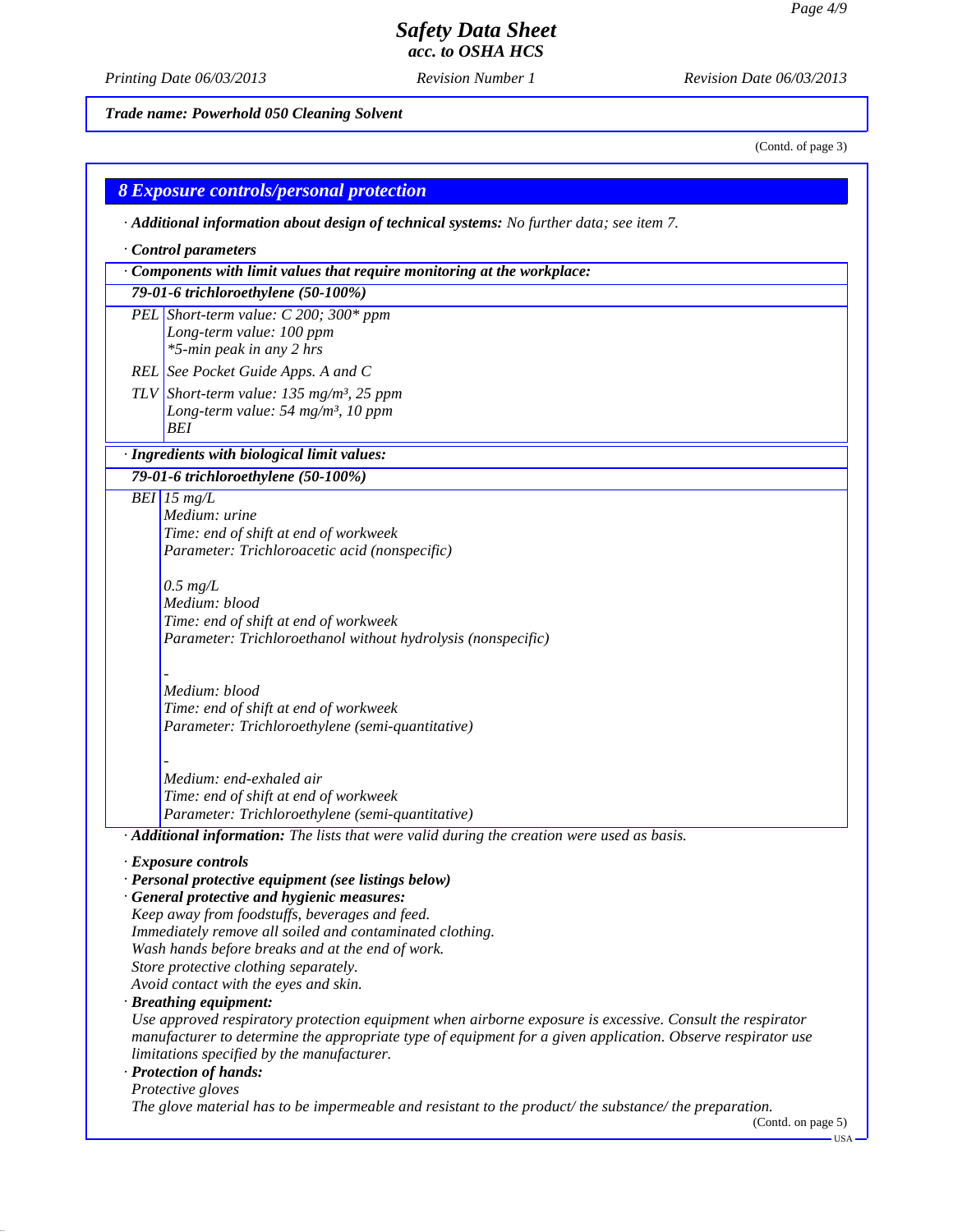#### *Printing Date 06/03/2013 Revision Number 1 Revision Date 06/03/2013*

### *Trade name: Powerhold 050 Cleaning Solvent*

#### *· Material of gloves*

*The selection of the suitable gloves does not only depend on the material, but also on further marks of quality and varies from manufacturer to manufacturer.*

#### *· Penetration time of glove material*

*The exact break through time has to be found out by the manufacturer of the protective gloves and has to be observed.*

### *· Eye protection:*

*Safety glasses with side shields.*

*Tightly sealed goggles*

*Face shield over protective glasses or goggles. · Body protection: Protective work clothing*

### *\* 9 Physical and chemical properties*

| · Information on basic physical and chemical properties    |                                               |  |  |  |
|------------------------------------------------------------|-----------------------------------------------|--|--|--|
| <b>General Information</b>                                 |                                               |  |  |  |
| $\cdot$ Appearance:                                        |                                               |  |  |  |
| Form:                                                      | Fluid                                         |  |  |  |
| Color:                                                     | Colorless                                     |  |  |  |
| $\cdot$ Odor:                                              | Characteristic                                |  |  |  |
| · Odour threshold:                                         | Not determined.                               |  |  |  |
| $\cdot$ pH-value:                                          | Not determined.                               |  |  |  |
| · Change in condition                                      |                                               |  |  |  |
| <b>Melting point:</b>                                      | $-86.4 °C (-124 °F)$                          |  |  |  |
| <b>Boiling point:</b>                                      | 87 °C (189 °F)                                |  |  |  |
| · Flash point:                                             | Not applicable.                               |  |  |  |
| · Flammability (solid, gaseous):                           | Not applicable.                               |  |  |  |
| · Ignition temperature:                                    | 410 °C (770 °F)                               |  |  |  |
| · Decomposition temperature:                               | Not determined.                               |  |  |  |
| $\cdot$ Auto igniting:                                     | Not determined.                               |  |  |  |
| · Danger of explosion:                                     | Product does not present an explosion hazard. |  |  |  |
| · Flammable limits:                                        |                                               |  |  |  |
| Lower:                                                     | $7.9$ Vol $\%$                                |  |  |  |
| <b>Upper:</b>                                              | 90 Vol %                                      |  |  |  |
| $\cdot$ Vapor pressure at 20 $\cdot$ C (68 $\cdot$ F):     | 77 hPa (58 mm Hg)                             |  |  |  |
| $\cdot$ Specific gravity at 20 °C (68 °F):                 | $1.46$ g/cm <sup>3</sup> (12.184 lbs/gal)     |  |  |  |
| $\cdot$ Relative density                                   | Not determined.                               |  |  |  |
| · Vapour density                                           | Not determined.                               |  |  |  |
| $\cdot$ Evaporation rate                                   | Not determined.                               |  |  |  |
| · Solubility in / Miscibility with                         |                                               |  |  |  |
| Water at 20 $\textdegree$ C (68 $\textdegree$ F):          | 1 g/l                                         |  |  |  |
| · Partition coefficient (n-octanol/water): Not determined. |                                               |  |  |  |
|                                                            | (Contd. on page 6)                            |  |  |  |

(Contd. of page 4)

USA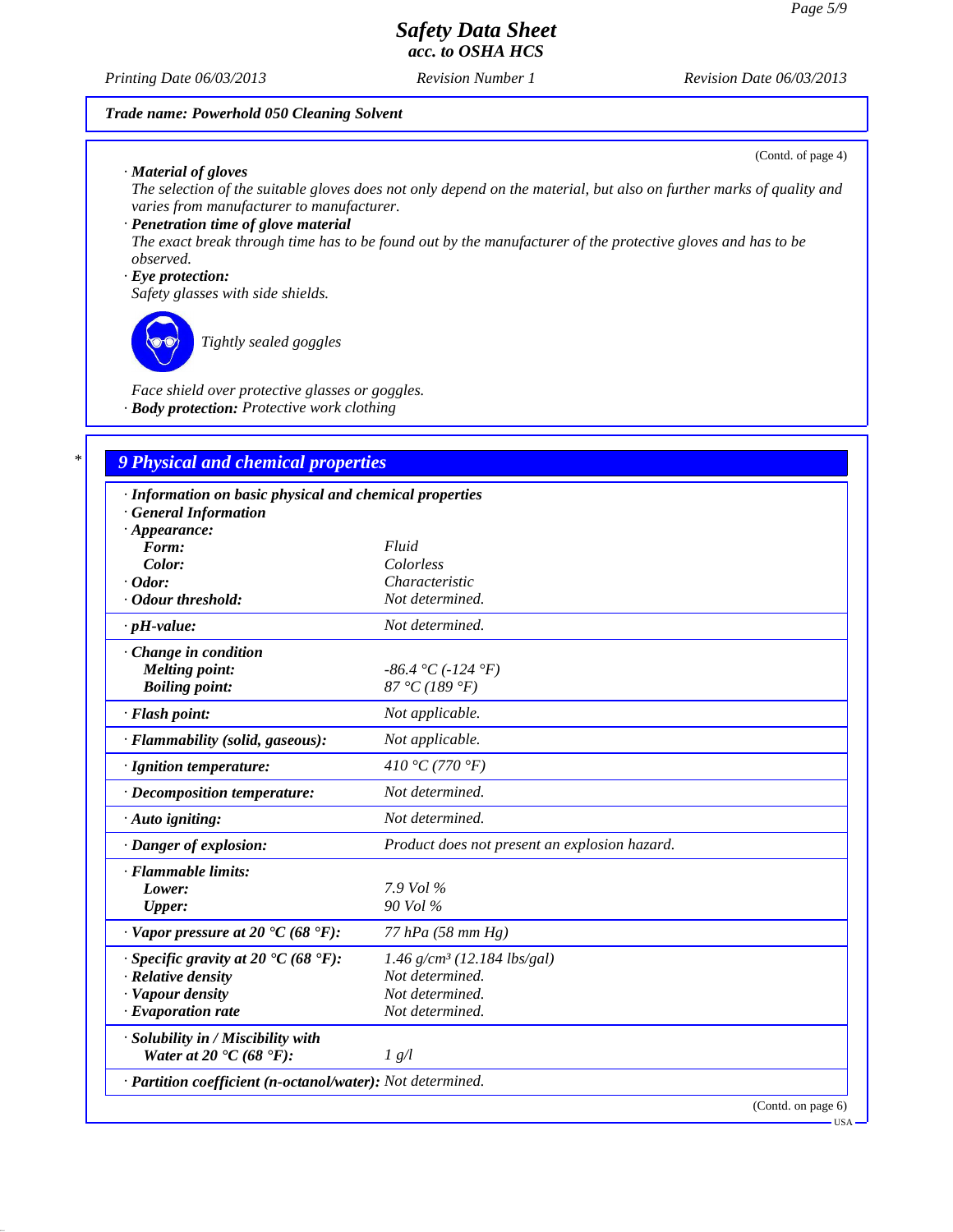*Printing Date 06/03/2013 Revision Number 1 Revision Date 06/03/2013*

#### *Trade name: Powerhold 050 Cleaning Solvent*

(Contd. of page 5)

| · Viscosity:         |  |
|----------------------|--|
| Dynamic:             |  |
| Kinematic:           |  |
| Organic solvents:    |  |
| $O$ than information |  |

*Dynamic: Not determined.*  $Not$  *determined. Organic solvents: 99.0 % · Other information California VOC Compliance:*

> *Contains Solvent SCAQMD Rule 1168: Not VOC Compliant SCAQMD Rule 443.1: Grams per Liter of Material 1460 Grams per Liter of Coating 1460*

### *10 Stability and reactivity*

- *· Reactivity*
- *· Chemical stability*
- *· Thermal decomposition / conditions to be avoided: No decomposition if used according to specifications.*
- *· Possibility of hazardous reactions not reactive, as supplied.*
- *· Conditions to avoid*
- *heat, flames, sparks, hot surfaces, ignition sources.*

*Moisture*

- *· Incompatible materials: Reacts with catalysts, oxidizing agents and strong alkali.*
- *· Hazardous decomposition products: Carbon monoxide and carbon dioxide Chlorine Hydrogen chloride (HCl) Phosgene*

# *11 Toxicological information*

*· Information on toxicological effects*

*· Acute toxicity:*

## *· LD/LC50 values that are relevant for classification:*

### *79-01-6 trichloroethylene*

*Oral LD50 2402 mg/kg (mouse)*

*Dermal LD50 8450 mg/kg (mouse)*

- *· Primary irritant effect:*
- *· on the skin: Irritant to skin and mucous membranes.*
- *· on the eye:*

*May be severely irritating to the eyes.*

- *Vapors may be irritating to the eyes.*
- *· Sensitization: No sensitizing effects known.*
- *· Additional toxicological information:*

*· Carcinogenic categories*

*· IARC (International Agency for Research on Cancer)*

*79-01-6 trichloroethylene 2A*

(Contd. on page 7)

 $-<sup>T</sup>$ ISA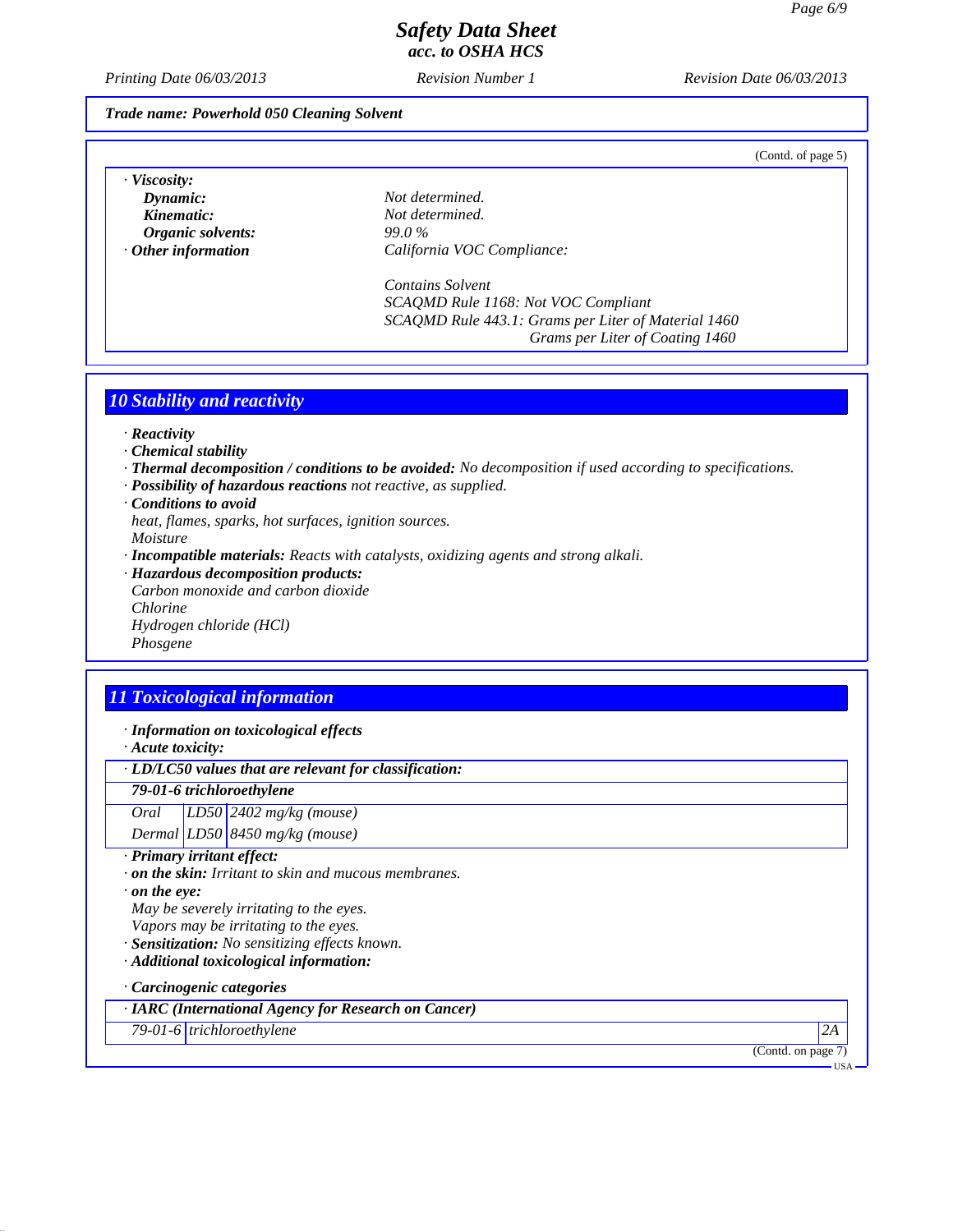*Printing Date 06/03/2013 Revision Number 1 Revision Date 06/03/2013*

*Trade name: Powerhold 050 Cleaning Solvent*

(Contd. of page 6)

USA

*· NTP (National Toxicology Program)*

*79-01-6 trichloroethylene R* 

### *12 Ecological information*

*· Toxicity*

- *· Aquatic toxicity: No further relevant information available.*
- *· Persistence and degradability No further relevant information available.*
- *· Behavior in environmental systems:*
- *· Bioaccumulative potential No further relevant information available.*
- *· Mobility in soil No further relevant information available.*
- *· Ecotoxical effects:*
- *· Remark: Harmful to fish*
- *· Additional ecological information:*
- *· General notes:*

*Water hazard class 3 (Assessment by list): extremely hazardous for water*

*Do not allow product to reach ground water, water course or sewage system, even in small quantities. Danger to drinking water if even extremely small quantities leak into the ground.*

*Harmful to aquatic organisms*

- *· Results of PBT and vPvB assessment*
- *· PBT: Not applicable.*
- *· vPvB: Not applicable.*
- *· Other adverse effects No further relevant information available.*

### *13 Disposal considerations*

- *· Waste treatment methods*
- *· Recommendation:*

*Must not be disposed of together with household garbage. Do not allow product to reach sewage system. Must be specially treated adhering to official regulations. Disposal must be made according to official regulations.*

*· Uncleaned packagings:*

*· Recommendation: Disposal must be made according to official regulations.*

| · UN-Number                     |                                  |  |
|---------------------------------|----------------------------------|--|
| · DOT, ADR, IMDG, IATA          | <i>UN1710</i>                    |  |
| $\cdot$ UN proper shipping name |                                  |  |
| $\cdot$ <i>DOT</i>              | <b>TRICHLOROETHYLENE</b>         |  |
| $\cdot$ ADR                     | 1710 TRICHLOROETHYLENE, solution |  |
| $\cdot$ IMDG, IATA              | TRICHLOROETHYLENE, solution      |  |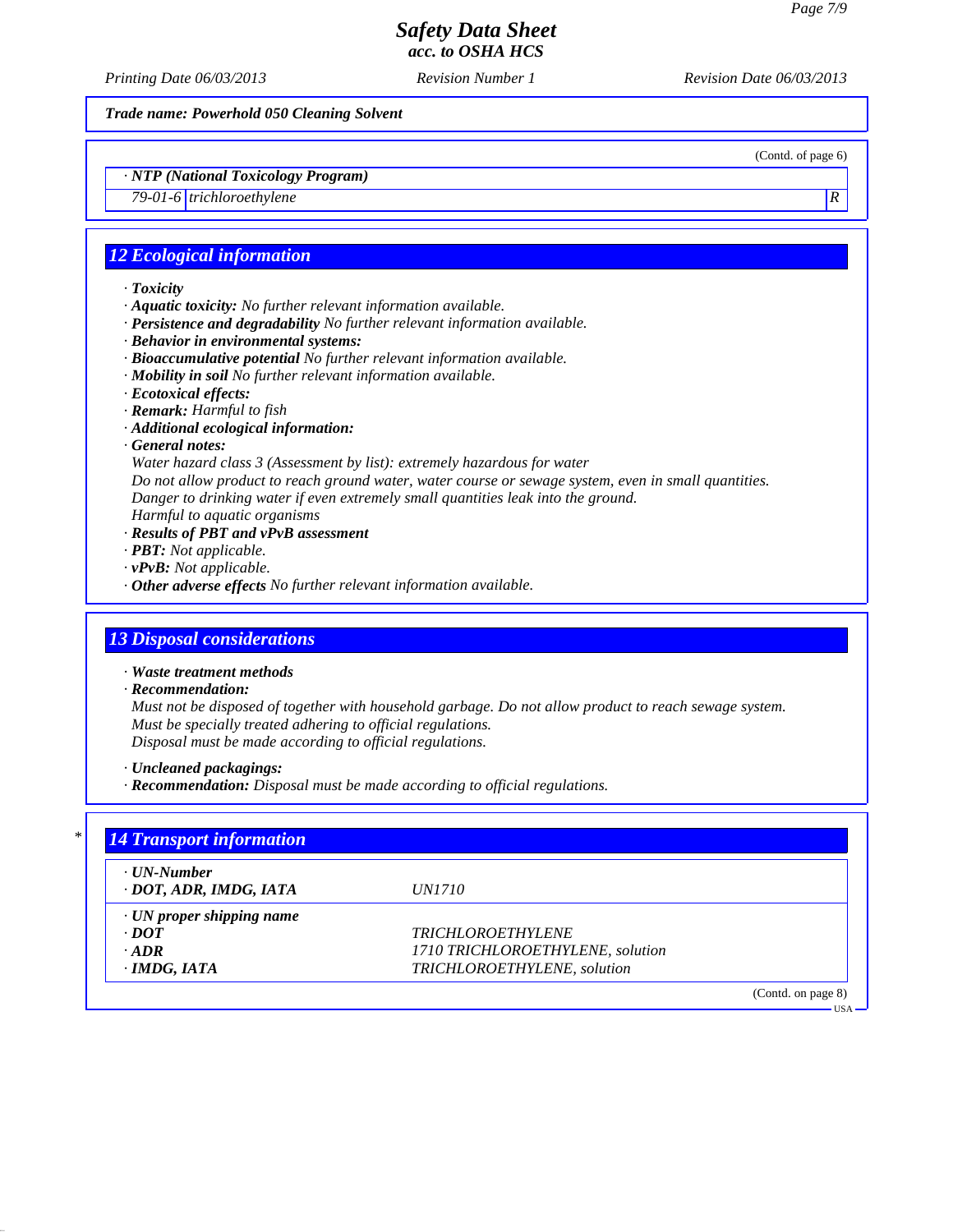*Printing Date 06/03/2013 Revision Number 1 Revision Date 06/03/2013*

*Trade name: Powerhold 050 Cleaning Solvent*

|                                              | (Contd. of page 7)                            |
|----------------------------------------------|-----------------------------------------------|
| · Transport hazard class(es)                 |                                               |
| $\cdot$ DOT                                  |                                               |
| <b>TOXIC</b>                                 |                                               |
| $\cdot Class$                                | 6.1 Toxic substances.                         |
| $\cdot$ <i>Label</i>                         | 6.1                                           |
|                                              | This product meets the criteria               |
| ADR, IMDG, IATA                              |                                               |
|                                              |                                               |
| $\cdot Class$                                | 6.1 Toxic substances                          |
| $\cdot$ <i>Label</i>                         | 6.1                                           |
| · Packing group                              |                                               |
| · DOT, ADR, IMDG, IATA                       | III                                           |
| · Environmental hazards:                     | Not applicable.                               |
| · Special precautions for user               | Warning: Toxic substances                     |
| · Danger code (Kemler):                      | 60                                            |
| · EMS Number:                                | $F-A, S-A$                                    |
| · Segregation groups                         | Liquid halogenated hydrocarbons               |
| · Transport in bulk according to Annex II of |                                               |
| <b>MARPOL73/78 and the IBC Code</b>          | Not applicable.                               |
| · UN "Model Regulation":                     | UN1710, TRICHLOROETHYLENE, solution, 6.1, III |

# *15 Regulatory information*

*· Safety, health and environmental regulations/legislation specific for the substance or mixture · Sara*

- *· Section 355 (extremely hazardous substances): Substance is not listed.*
- *· Section 313 (Specific toxic chemical listings):*

*Substance is listed.*

*· TSCA (Toxic Substances Control Act):*

*Substance is listed.*

*· Proposition 65*

*· Chemicals known to cause cancer:*

*Substance is listed.*

*· Chemicals known to cause reproductive toxicity:*

*Substance is not listed.*

(Contd. on page 9)

USA